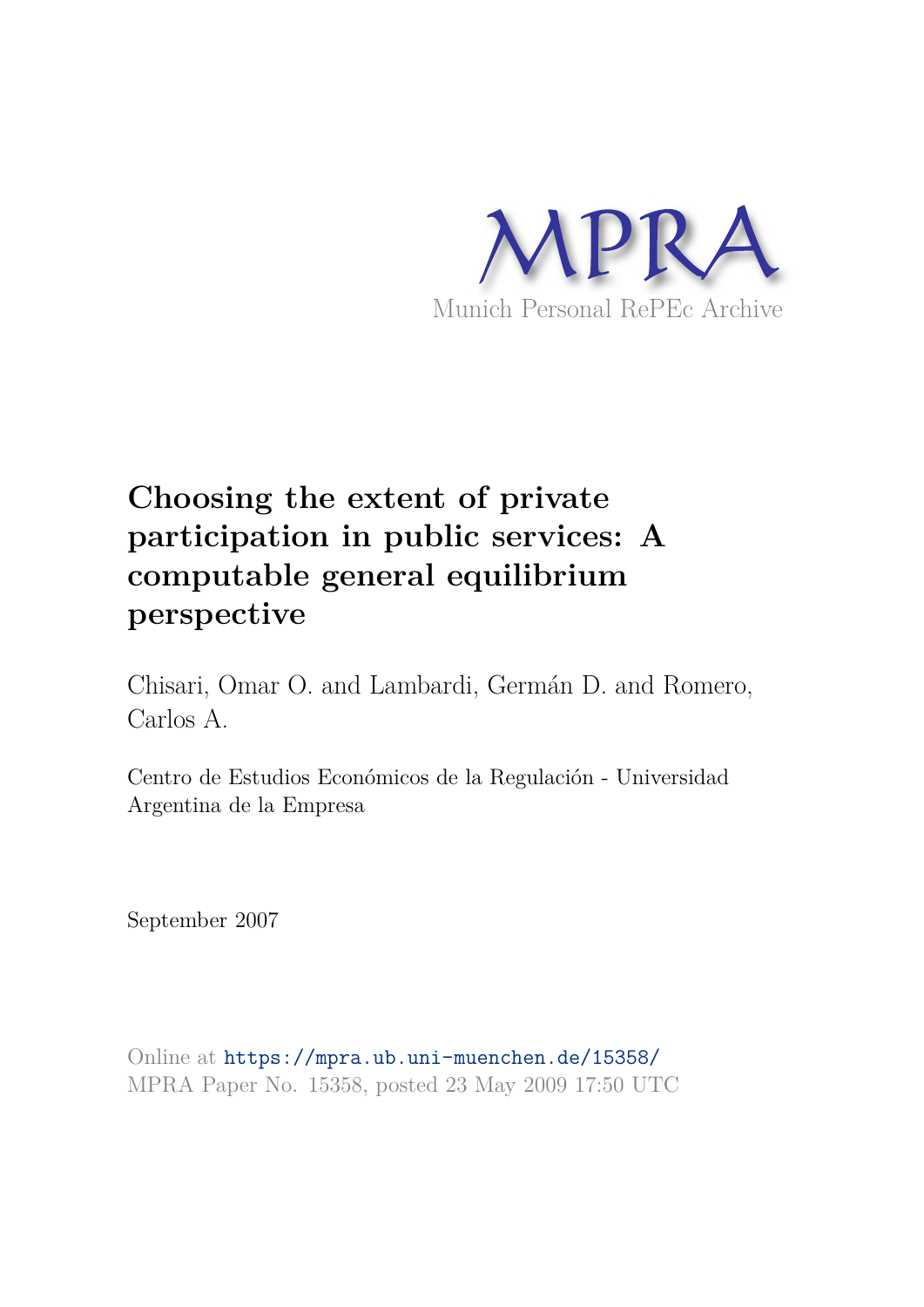## **Choosing the extent of private participation in public services: A computable general equilibrium perspective**

Omar O. Chisari Instituto de Economía – Universidad Argentina de la Empresa

#### Germán D. Lambardi Universidad de Toulouse

Carlos A. Romero Centro de Estudios Económicos de la Regulación – Universidad Argentina de la Empresa

#### **Abstract:**

What determines the propensity to reduce or widen the extent of public ownership? Why has there been a tendency to privatise and concede public utilities during the nineties? The answers to these questions depend both on macroeconomic and microeconomic considerations. And correct answers could also help to avoid or prevent inefficient reversals and frustrations that jeopardize reform processes. An alternative perspective, that combines micro and macro arguments, is given by general equilibrium models. The objective of this paper is to explore the rationality of the decision of choosing the implicit "technologies" of private and public operators of utilities in an economy that has fiscal budget and trade balance in equilibrium. The simulations confirm that the choice of the technology to be used for servicing infrastructure depends on deep parameters of efficiency and costs. The model shows that there are plausible scenarios where the selection is not unique.

September, 2007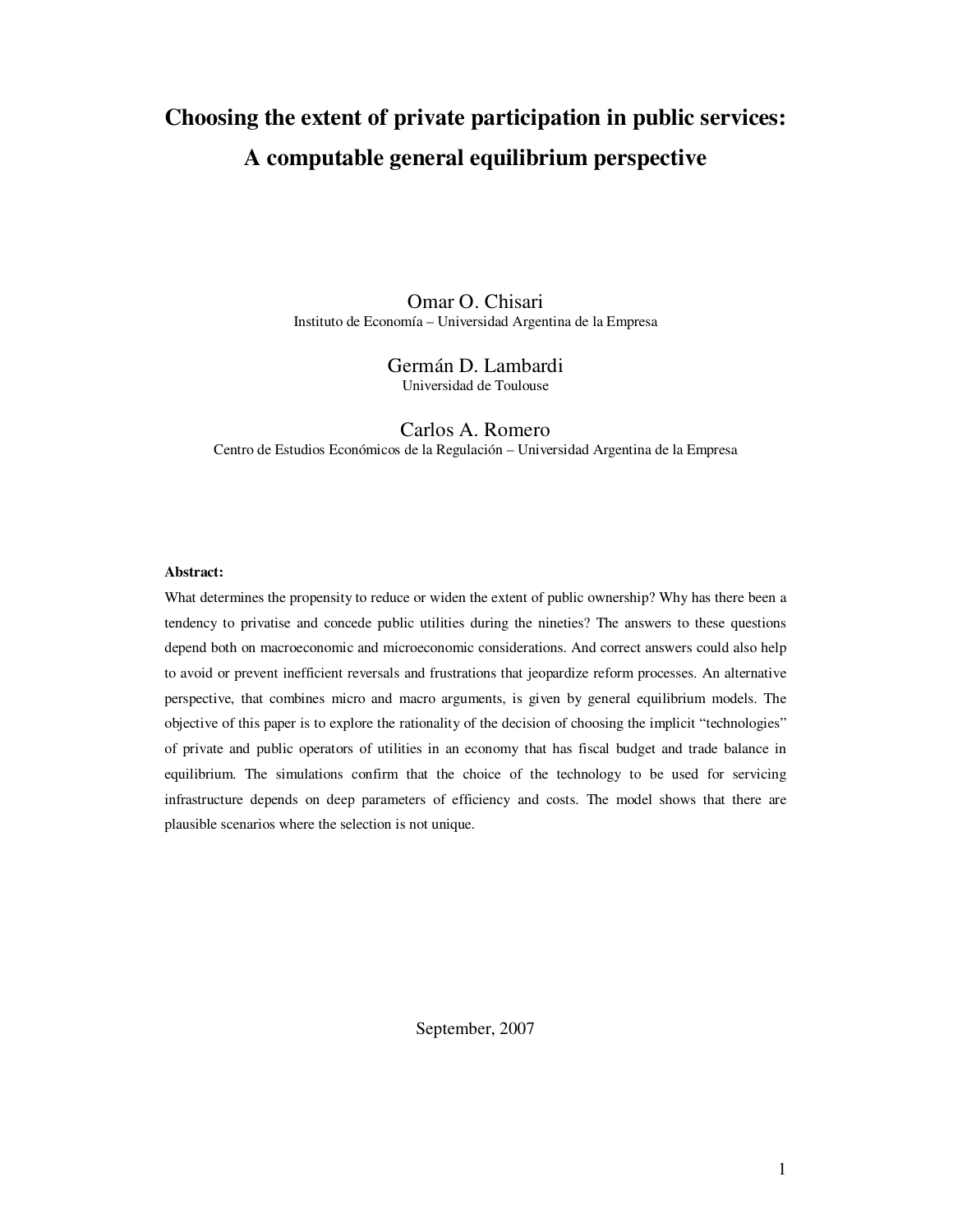### **Choosing the extent of private participation in public services: a computable general equilibrium perspective**

#### *1. Introduction.*

What determines the propensity to reduce or widen the extent of public ownership? Why has there been a tendency to privatise and concede public utilities during the nineties?

The answers to these questions depend both on macroeconomic and microeconomic considerations. And correct answers could also help to avoid or prevent inefficient reversals and frustrations that jeopardize reform processes.

On the microeconomic side, there are two prominent theories<sup>1</sup>. One, emphasizes the role of public ownership to resolve contractual problems and to influence the decisions of the firms in certain sensitive issues for the politicians; it is easier to control the decisions of the firm (on employment levels, for example) when the company is under public ownership. The other focuses on the self exclusion of private sector under government opportunism; if taxes and regulations are too unstable and endogenous, risk of arbitrariness discourages private investments, and public ownership is the only possibility.

Macro considerations have been concentrated in the need of controlling public deficits, obtaining revenues from privatisations and concessions, fostering growth through efficiency enhancements and obtaining price reductions via competitive environments.

One additional point to consider is the all-or-nothing character of the choice. That is, are there gains of having private operators coexisting and competing with a public enterprise?

There are two aspects to take into account:

 1 According to Esfahani and Ardakani (2004).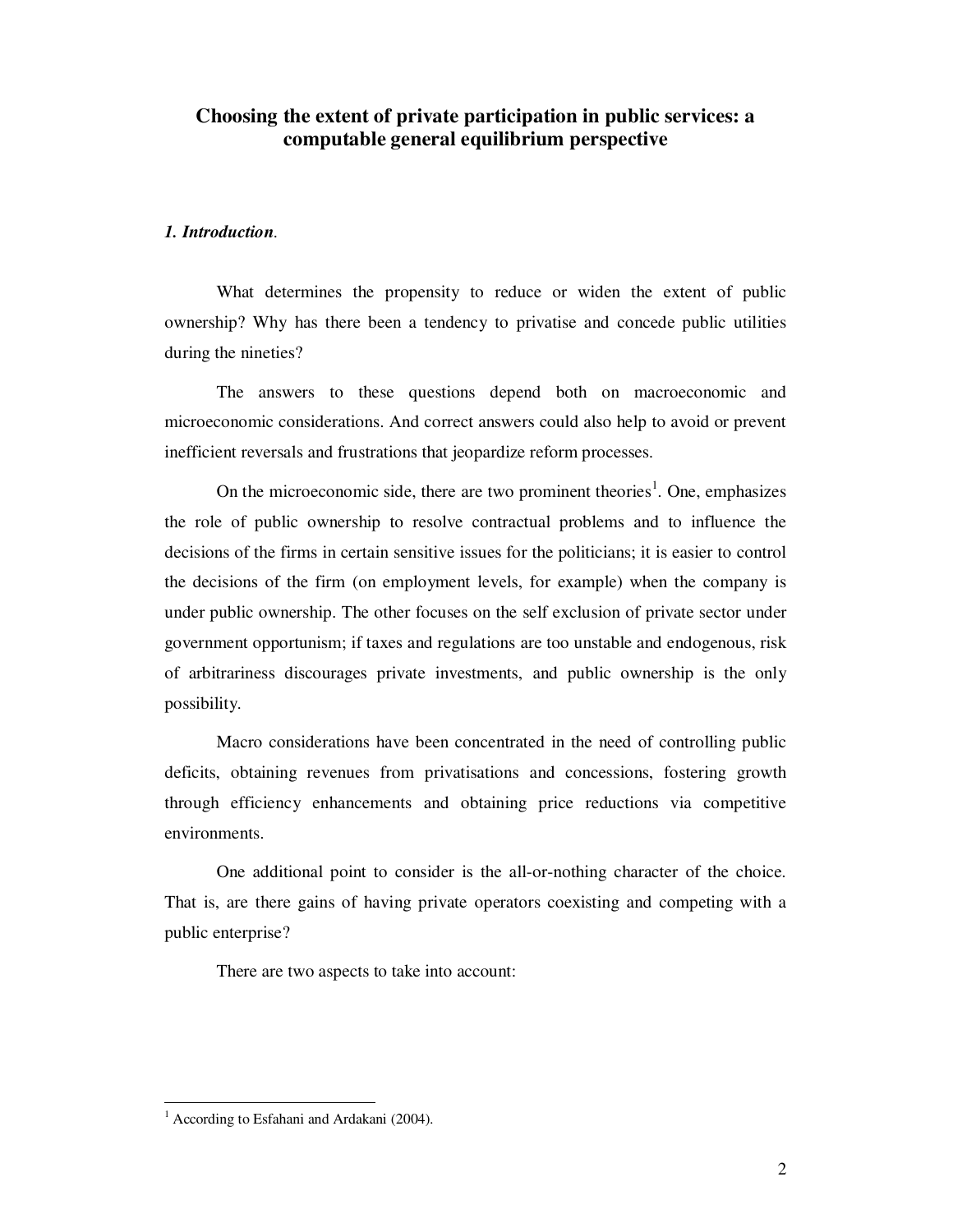- 1) Efficiency gains given the reciprocal benchmarking, though in this case it is difficult to say why not benchmarking private operators and why a mix public/private is better.
- 2) Gains due to harder competition, though a similar observation applies and competition could prevail between private operators. In fact, having only private operators could alleviate potential problems of moral hazard of public sector being involved simultaneously in operation and regulation.

#### *2. The general equilibrium approach.*

An alternative perspective, that combines micro and macro arguments, is given by general equilibrium models. This perspective has not been fully explored, and there are only a few examples –e.g. Chisari, Estache and Romero (1999). Beyond short term increases in revenue for the governments, efficiency gains for the economy could justify higher presence of private sector.

General equilibrium gives a framework of consistency that impedes counting gains more than once, obliges to represent budget constraints of all agents –including transfers- and gives net welfare results after taking into account changes in relative prices and factor rewards. In fact, changes in factor rewards could change expected gains of privatisations and government activity…or not. And it is in the last case when arguments in favour of private operation are stronger.

In this paper the objective is to explore the rationality of the decision of choosing the implicit "technologies" of private and public operators of utilities in an economy that has fiscal budget and trade balance in equilibrium.

We do not consider neither asymmetries of information nor political opportunism. They are certainly important elements to take into account, but it seems to be also relevant to focus on the core of the workings of the economy. What happens with relative prices and factor rewards after the privatisation or concession, net welfares gains and their distribution –even or not- the sensitivity of the decision to changes in fundamental parameters, like the cost of capital, deserve deeper examination.

In broad terms, we will assume that the extreme cases of public and private operation have the following differences: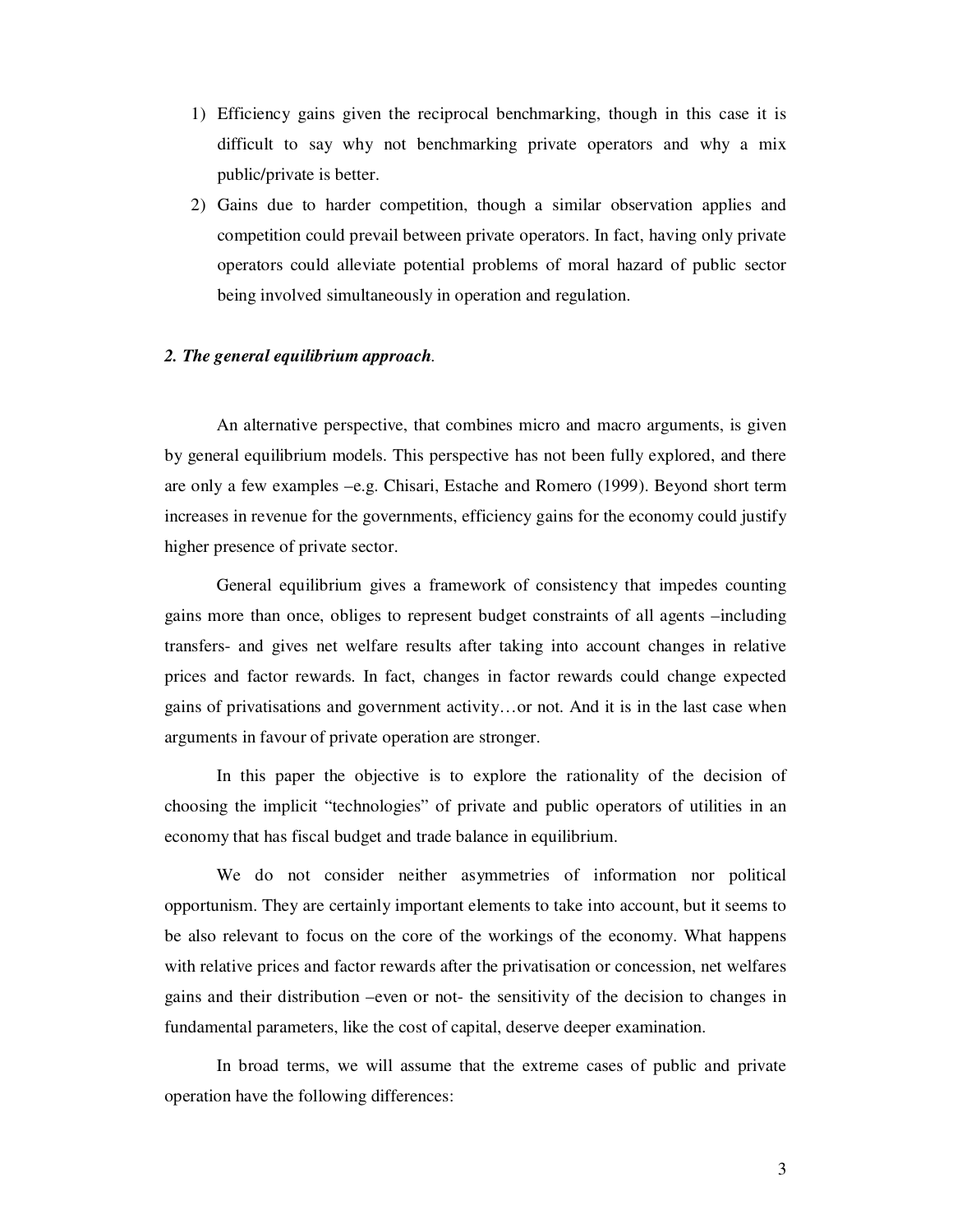- Public enterprises show lower efficiency levels in the use of intermediate inputs and employment.
- This inefficiency implies that public enterprises must be subsidized, and therefore, that taxes or prices of utilities services must be higher.
- This inefficiency is also present in the investment process: one unit of investment produces more units of capital installed under private operation (or less units of investments are needed to compose one unit of capital).
- However the share of imported intermediate inputs is higher in the case of private operators, since new investments and methods are complementary of inputs and services provided by the rest of the world.
- Capital reward of private operators in determined basically by its cost of opportunity in the rest of the world.

Given these elements, the typical choice will involve:

- Taking into account that evidence tends to confirm that under public hands inefficiencies are higher, that more resources will be necessary to operate utilities diverting them from other (valuable) activities, and that subsidies will have to be covered with taxes or higher prices and that this creates further inefficiencies in the allocation of resources.
- Realizing that though private operators are more efficient, productivity of capital in the rest of the world becomes a relevant benchmark as the minimum required reward for private capital, and that potential transfer of dividends abroad could put pressure on trade balance. The economy will enjoy higher efficiency and performance standards, but at the cost of having to devote more resources to export markets.

So the basic comparison can be reduced to the minimum cost choice between contributing to exports with local effort and consumption sacrifice or accepting inefficiencies and costs of misallocation of resources due to subsidisation. The intention is trying to give general equilibrium hints to the answers posed at the beginning of this paper and to consider thresholds for the cost of capital and public funds full costs that explain rational choices.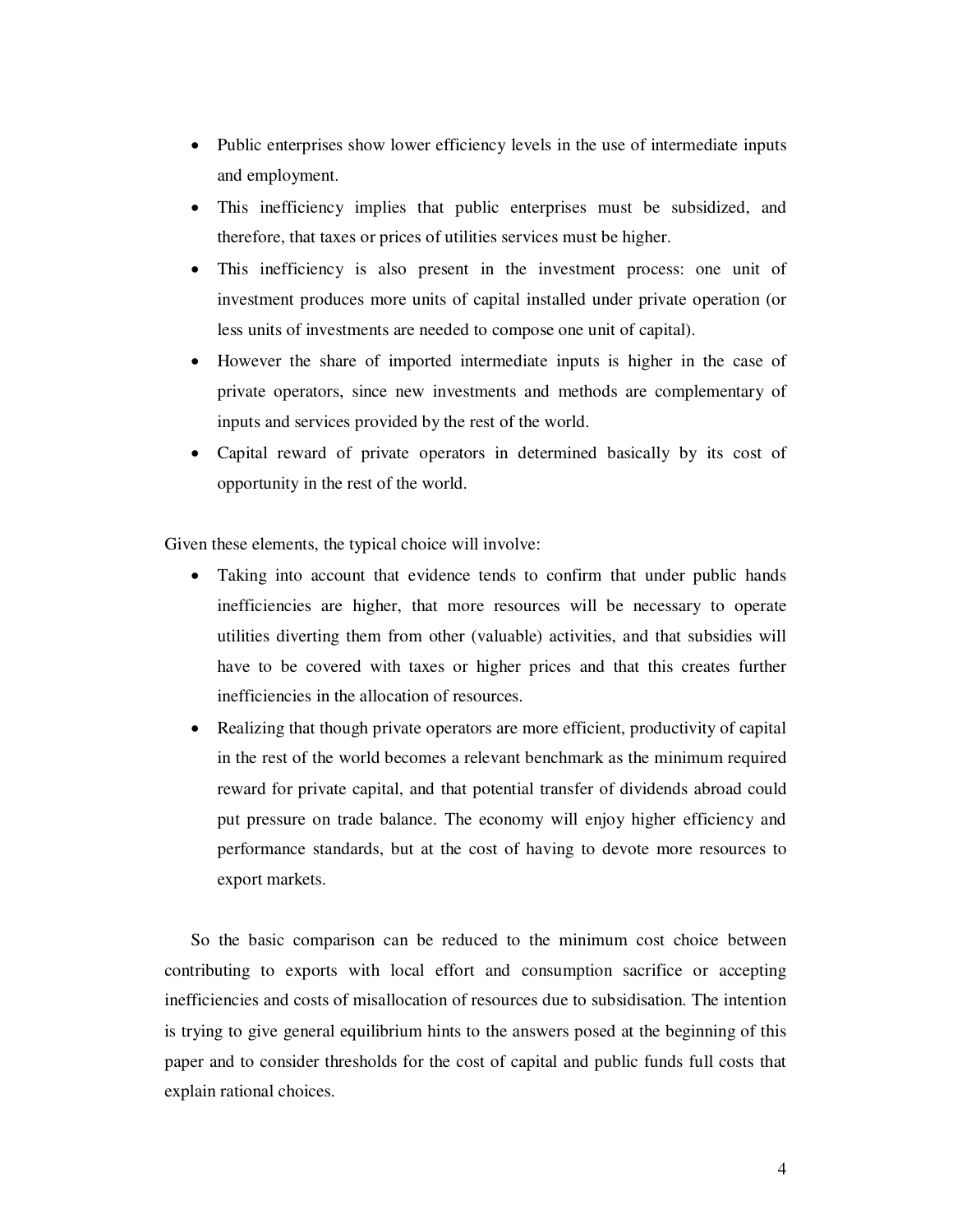There are some provisos to take into consideration. The results must be examined both under full employment and unemployment; in the last case, the results will depend on the rule of indexation of wages. Under unemployment, efficiency gains will be more important for obtaining increases in scales of operation that will influence positively welfare.

Asymmetries of information are not part of the model. It is true that they a cornerstone of regulatory economics, but at this stages the differences of dealing with them under public or private operation will only add confusion to the results. In fact, especially under high-powered regimes, the capacity and willingness to deal with asymmetries of information will be probably higher under private hands and that would be a reason for recommending private ownership or operation. But, what of the costs?

#### *3. Basic analytical structure.*

The analysis is based on a standard CGE model with regulation and service obligations (see Box 1). So the economy must choose between: 1) a local technology provided by the public enterprises, or 2) an updated –probably capital intensivetechnology that uses mobile capital.

A fundamental difference of these technologies is that while capital is considered a sunk cost for public enterprises, it is not for private operators, though these conditions can be relaxed. The idea is to compare the on going model –the public enterprises technology- with a new one, more demanding in terms of capital investments.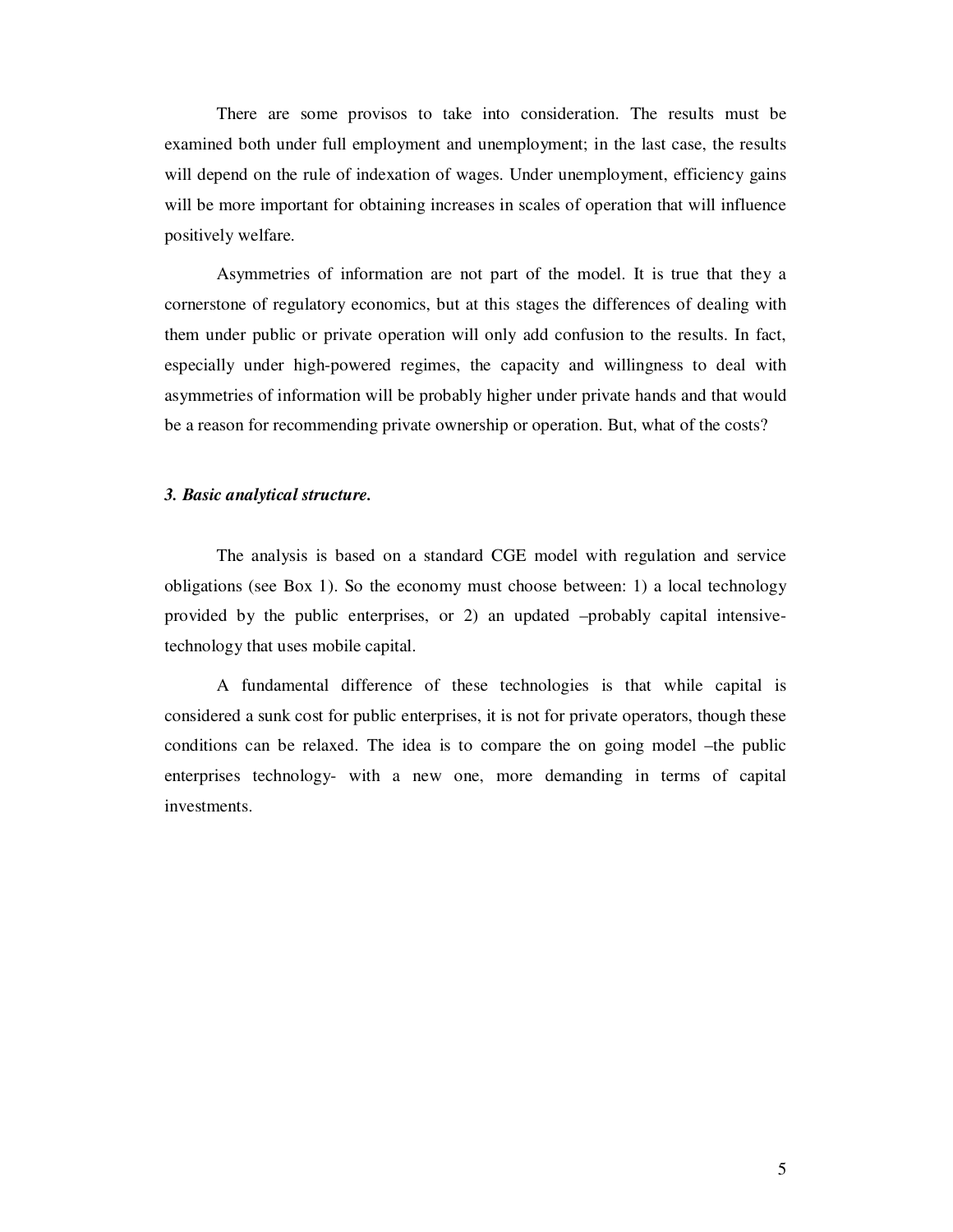#### **BOX 1: Regulatory Regimes and Service Obligations in a CGE**

Service obligation is interpreted as the passive adjustment of services supply to demand in the regulated sector. This assumption prevents need to rely on rationing which is quite realistic in the context of modern infrastructure reforms. If this assumption were not included, we would need to accept some form of rationing of customers (households or firms), and this will make any model much more complicated and ad-hoc.

Most regulatory regimes establish explicitly this obligation in the contract, and its violation has not only direct economic costs but also hinders on the reputation of the firm. Service obligation increases costs to the firm (real and expected) and is compensated with the tariff and, very often, with the commitment by the regulator of protecting incumbents by legally blocking the entry of new competitors. A temporary "no entry" condition is, in fact, a second important characteristics of modern infrastructure reforms, which guarantees a return on assets, when perceived commercial risk levels could be aggravated by the concern for entry and become a participation constraint for the private sector.

With the Service Obligation hypothesis, there are two possible cases. In the first case, there is enough installed capacity to cover the necessities of clients and the main issue is for the firm to get a subsidy to cover the difference between marginal cost and regulated price. In the second case, the capacity is insufficient and additional investment is needed. This second option (with constant marginal costs) is used exceptionally when demand becomes too high. For the first option, we assume that the subsidy is paid by the shareholders of the firm in the case of the price-cap regime. With this strategy, existence of equilibrium can be shown using the proofs already available for the standard general equilibrium models with taxes. The price-cap or the rate-ofreturn regulation can be interpreted as special mark-up rules that are in fact taxes for which the revenue accrues to (or is extracted from) the owners of the firms.

To simplify, it may be useful to complement the discussion with a graphic beginning with the model of alternative technology. In fact, Graph 1 shows the case of an alternative technology when demand  $(D_a)$  is low enough as to have excess of installed capacity.  $P_R$  and  $q_R$  denote the tariff in terms of the numeraire and the production level in the regulated sector, respectively. MC represents the marginal cost of the existing technology (the increasing segment) and an alternative technology (the constant marginal cost section of the curve), and  $1/\mu$  stands for the benchmark regulated price.

Given  $D_a$ ,  $p_R$  should fall to  $p_R^0$ . However, a tax *t* is imposed (mark-up) to compensate owners of capital so that

$$
p_R^1(1+t) = p_R^* = 1/\mu.
$$

"Tax" revenue is transferred from customers to shareholders of the regulated firm. This *t* could be negative as it is shown in Graph 2, that it is a subsidy *s*. If an alternative technology does not exist, the firm will continue operating if the additional units (A) marginal costs are covered (triangle S). Since the obligation of service was established in the original contract between the regulators and shareholders, we assume that the shareholders cover the excess of costs –implicitly in the form of a subsidy to the operative management of the firm. This internal subsidy *s* is depicted in the figure below; in this case *s* is computed so that net price to customers equals the price-cap settled at level  $p_R$ .

In summary, Graph 2 shows the case of an internal subsidy, funded with a tax on the shareholders of the regulated firm. When shareholders are foreign, this subsidy will be accompanied by an inflow of capital that reduces the need of trade surplus. Graph 2 also illustrates the case when the firm has the alternative of importing international capital. The incremental cost of the new technology is given by *w\*A/µ*, where *w\** is the foreign factor reward and  $\mu$  its average productivity. The firm will compare this cost with S, to choose the method for servicing the market. However, this will have consequences on the current account; if the firm covers the deficit with the existing technology there will be an inflow of capital (though temporary); instead if the alternative technology is employed, the additional reward of foreign factors will impose a burden.

The literature on existence of equilibrium with taxes –see Shoven and Whalley (1973) and Ginsburgh and Keyzer (1997)- can be used in this case with minor adaptations.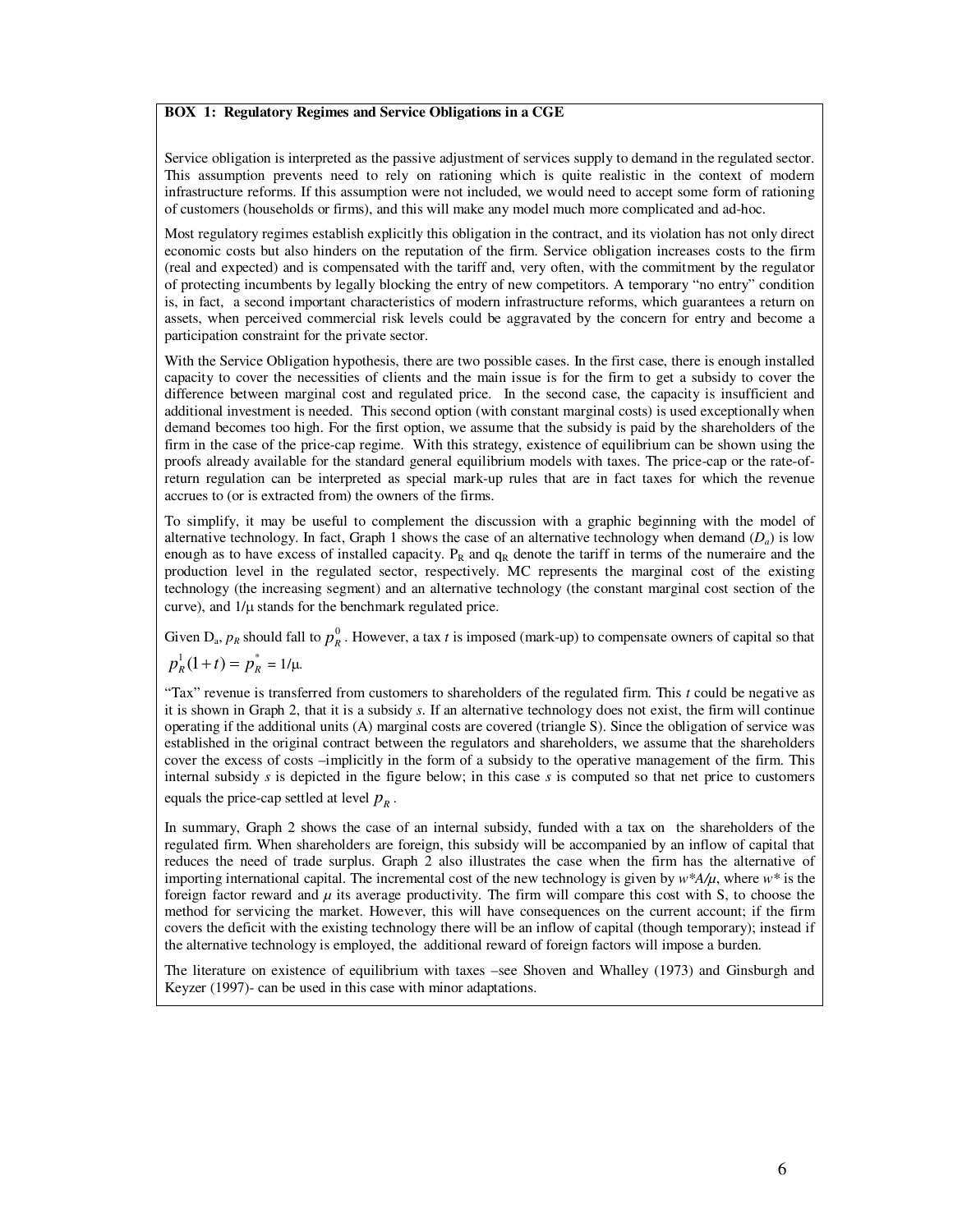

To simulate the model we will use a Social Accounting Matrix of reduced dimensions that captures the main characteristics of a developing economy, in terms of share of public services in GDP.

There is a basic structure that will be specialized to consider the public and private technologies. For the sake of presentation, the public technology is discussed first.

Each sector uses two different factors: one mobile, labor, and one non mobile, specific capital<sup>2</sup>. There are four domestic sectors of production (activities): I= $\{1,2,N,R\}$ , two of them are tradable sectors,  $T = \{1,2\}$ , and the rest are producers of goods and

<sup>&</sup>lt;sup>2</sup> A summary of the main characteristics of these models can be found in Bhagwati *et al.* (2000).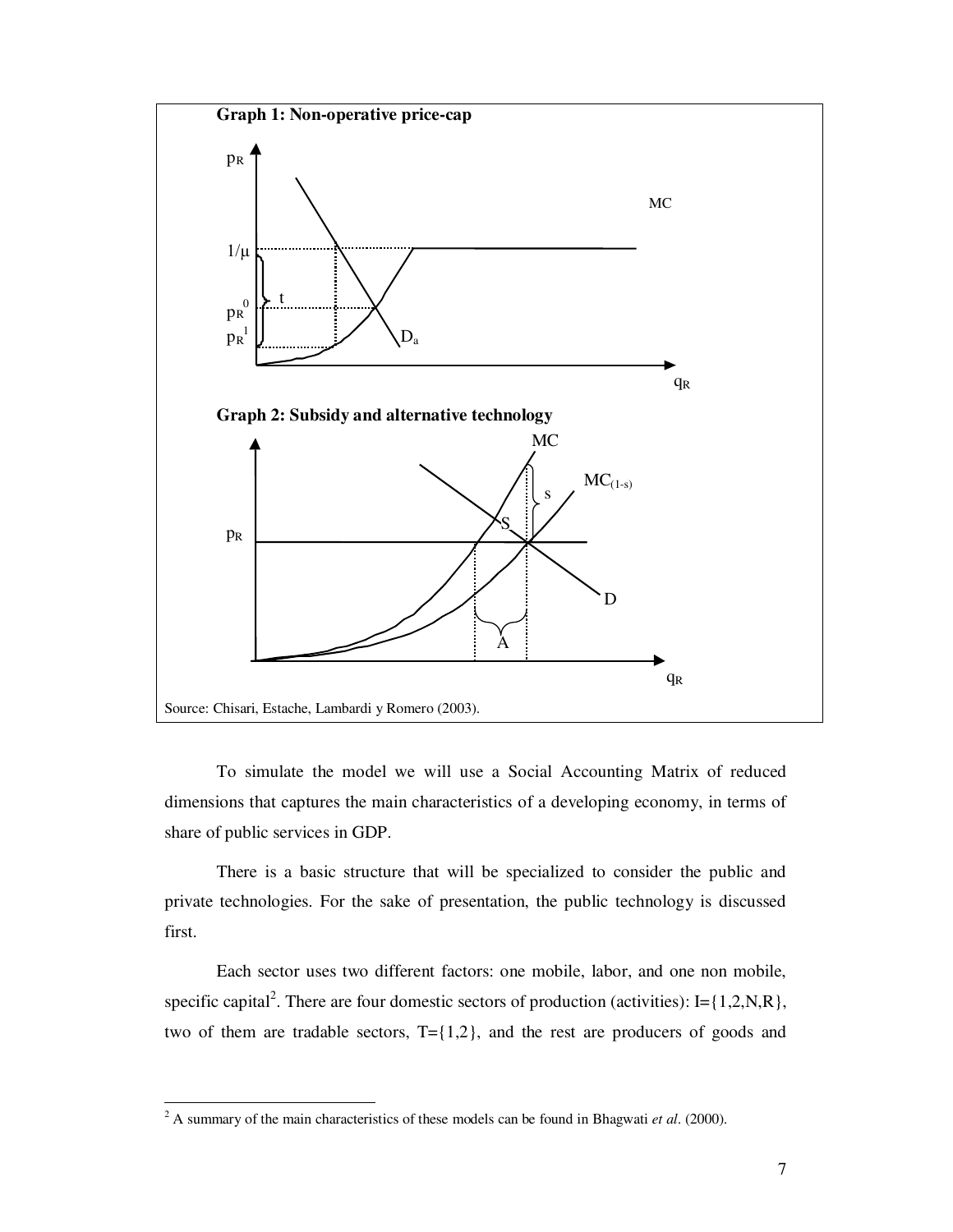services that are not tradable; sector N produces services and sector R represents sectors under regulation.

Each activity produces only one commodity represented by  $J = \{1, 2, N, R\}$ . We assume that the utility and production functions correspond to the traditional neoclassical version. However, production sectors are related through input-output transactions, which play an important role in understanding the net impact of regulation on the economy. Prices of tradable goods are determined by the rest of the world<sup>3</sup>, and domestic agents also import consumption goods that are imperfect substitutes of local production. In this version, it is assumed that imported goods are not used for production.

The analytical representation of the aggregated regulated sector in this section deserves more attention. Though it is natural to think that the production function of that sector should exhibit some economies of scale or sub-additivity, we will assume that there are not non-convexities once specific capital is installed. This is a simplification with obvious theoretical costs, but it also contributes to concentrate our effort in determining the impact of regulatory mechanisms and not on the properties of the production set<sup>4</sup>. The public technology works with installed capital. The alternative technology gives some hints on the long run effects; in that case, we assume constant returns to scale.

#### *Domestic household.*

 $\overline{a}$ 

We assume that there is an only domestic agent that makes the decision on the consumption plan and receives all factor rewards (except for the regulated firm) and profits. So, we will not be paying attention to personal income distribution matters, though we can analyze factor distribution. This agent collects also all taxes and grants subsidies. Net welfare of this household will therefore represent social welfare.

The domestic agent maximizes the utility function  $u(c_1, c_2, c_N, c_R, m)$  subject to:

 $3$  The "small country assumption" in terms of Kehoe and Kehoe (1994).

<sup>&</sup>lt;sup>4</sup> Dierker et al (1985) present an analysis of the existence of equilibrium when there are special pricing rules.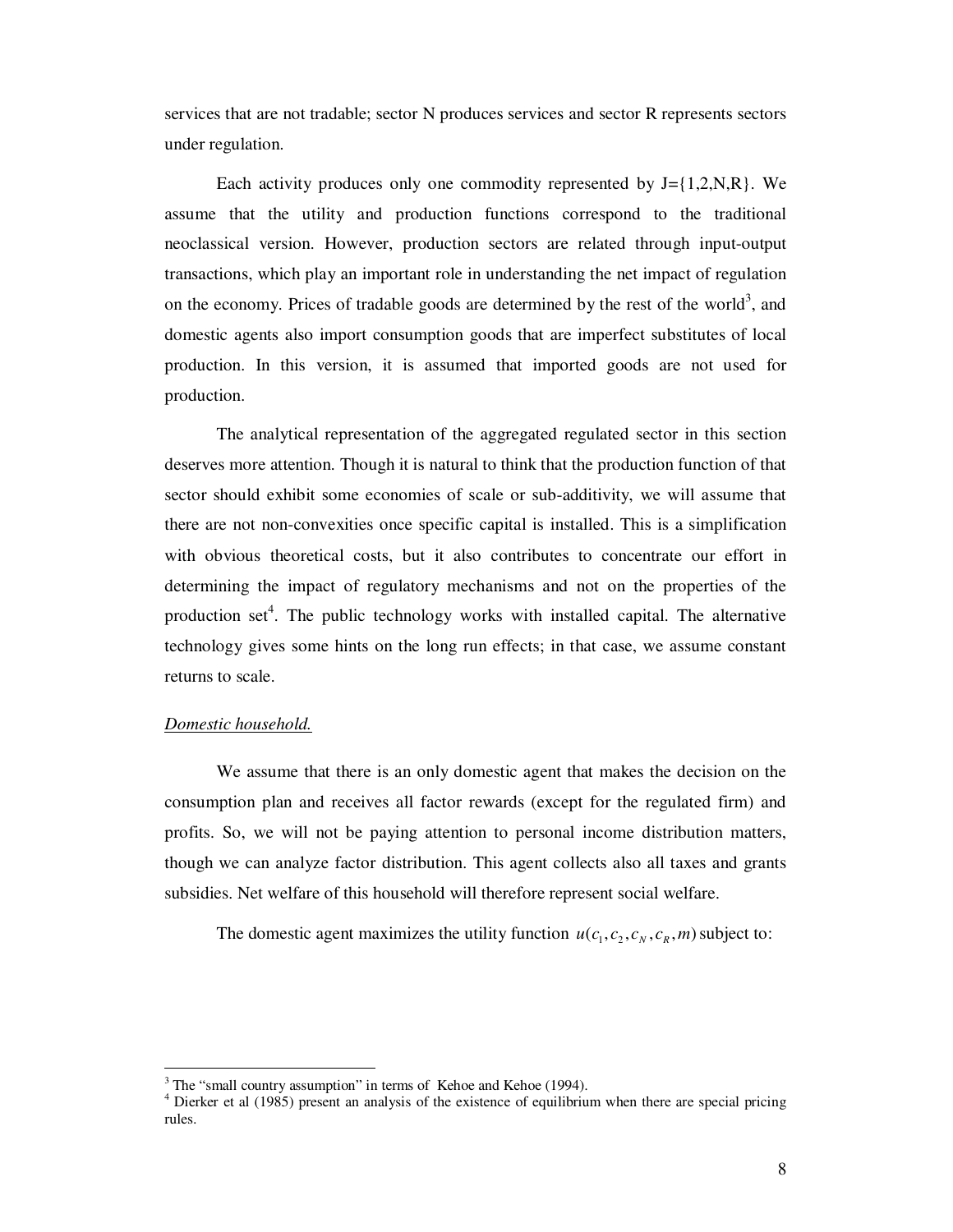$$
\langle 1 \rangle \qquad \sum_{T} p_T c_T + p_R c_R + p_N c_N + p_m m = w \overline{L} + \sum_{I \neq [R]} r_I \overline{K}_I + \theta \pi^*_{\scriptscriptstyle R} + \theta t p_R G(L_{\scriptscriptstyle R}, K_{\scriptscriptstyle R})
$$

where  $\theta$  is the share of domestic agents in profits of the regulated sector  $\pi^*_{R}$  and the last term corresponds to the compensatory transfer from domestic customers ( $t > 0$ ) or to the firm from its shareholders (t < 0). Under public ownership,  $\theta = 1$ . In both cases, under price cap, t is computed so that  $p_R = 1/\mu(1+t)$ . From utility maximization, we obtain the familiar first order conditions:

- $\langle 2 \rangle$   $u_{c_T} / u_m = p_T / p_m$
- $\langle 3 \rangle$   $u_R / u_m = p_R / p_m$

$$
\langle 4 \rangle \t u_N / u_m = p_N / p_m
$$

*cT* is consumption of domestic tradable goods, *cR* is the consumption of goods and services under regulation and *m* are imports (a good produced abroad but not domestically) and  $p_T$ ,  $p_R$  and  $p_m$  are their respective prices. *w* is the wage rate and  $r_I$  is the rate of return on capital in each sector.  $\overline{L}$  and  $\overline{K}$  represent the domestic agent endowments of labor and capital.

#### *Domestic Production Sectors*

*F, H* and *G* are the production function of the tradable, non-tradable and regulated sectors, respectively. We assume constant returns to scales in all cases. As we mentioned, this is a simplification that helps to avoid problems of existence of equilibrium. However, in this version, once capital is sunk, it does not seem to be unrealistic.

#### *a. Tradable Sectors*

There is one firm that maximizes profits in each tradable sector. The net price for the firm is the price to consumers less the cost of intermediate inputs..

$$
\langle 5 \rangle \qquad \pi_T = \left[ p_T - \sum_{J \neq T} a_{J,T} p_J - a_{R,T} p_R - a_{N,T} p_N \right] F_T(L_T, K_T) - w L_T - \sum_{T} r_T K_T
$$

for every T=1,2. Notice that firms observe the incentive given by the net price after intermediate inputs costs. The maximum profit conditions are:

$$
\langle 6 \rangle \qquad \left[ p_T - \sum_{J \neq T} a_{J,T} p_J - a_{R,T} p_R - a_{N,T} p_N \right] F_L = w
$$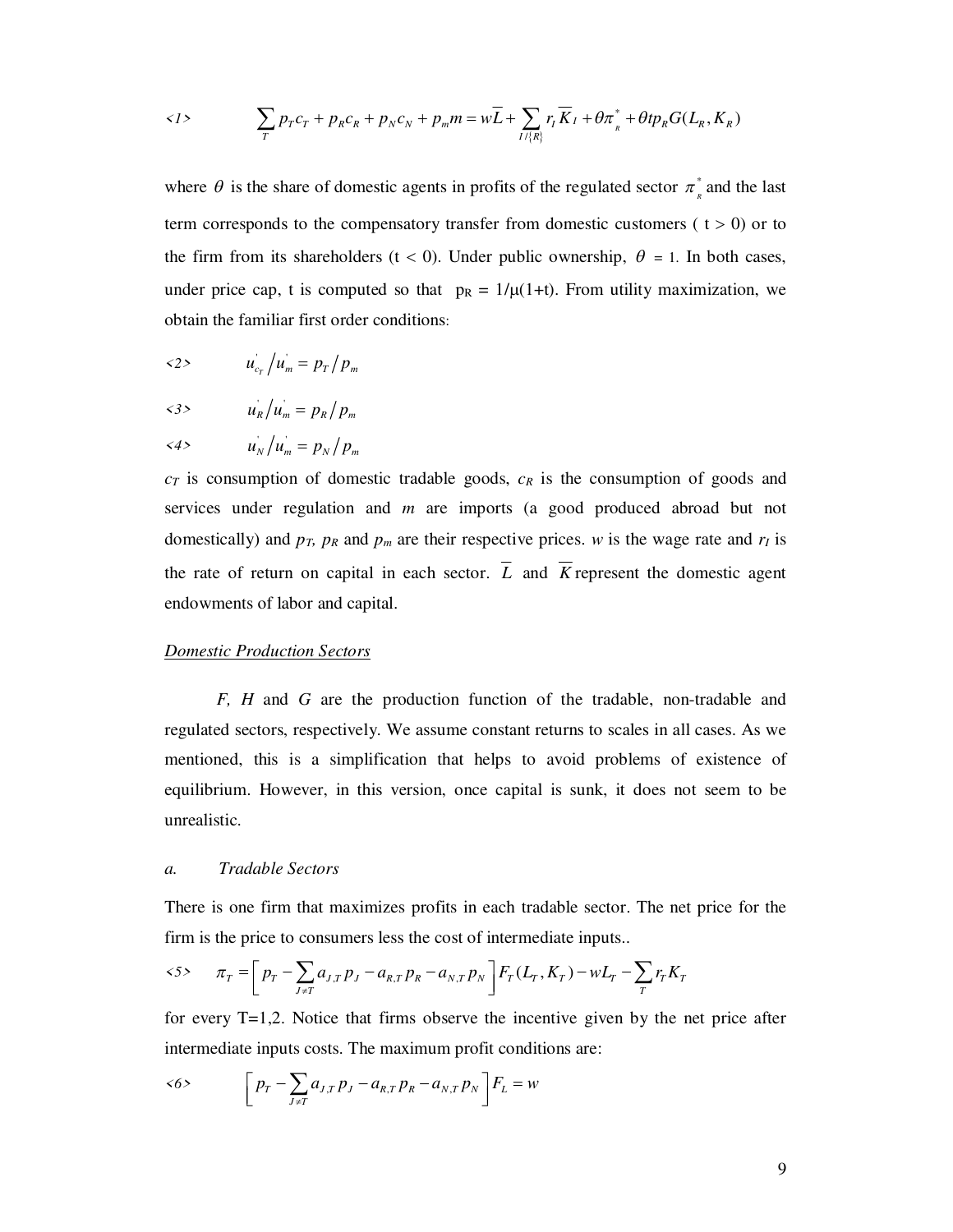$$
\langle 7 \rangle \qquad \left[ p_T - \sum_{J \neq T} a_{J,T} p_J - a_{R,T} p_R - a_{N,T} p_N \right] F_K = r_T
$$

In both cases, the value of marginal product (corrected for intermediate costs) is equalized to the reward of the factor. Notice that we are not assuming export or import taxes but they can be introduced easily as ad valorem taxes.

#### *b. Non-tradable Sector*

 Services and other non tradable goods are produced using labor and capital. Capital is specialized and non mobile. Equation (8) corresponds to profits definition, and equations (9) and (10) to optimization conditions:

$$
\kappa_8 \times \pi_N = \left[ p_N - \sum_{T} a_{T,N} p_T - a_{R,N} p_R \right] H(L_N, K_N) - w L_N - r_N K_N
$$

$$
\langle 9 \rangle \qquad \left[ p_N - \sum_{T} a_{T,N} p_T - a_{R,N} p_R \right] H_L = w
$$

$$
\langle 10 \rangle \qquad \left[ p_N - \sum_T a_{T,N} p_T - a_{R,N} p_R \right] H_N = r_N
$$

#### *c. Public utilities or regulated sector*

As we mentioned above, the regulated firm is treated as a neoclassical firm. There is no entry and service obligations are established. Net price is obtained as the difference between the regulated price and intermediate cost.

$$
\langle 11 \rangle \qquad \qquad \pi_R = \left[ p_R - \sum_{T} a_{T,R} p_T - a_{N,R} p_N \right] G(L_R, K_R) - w L_R
$$

Notice that in this expression  $K_R$  is given. The total rate of return of this sector is  $r_R = \pi_R / K_R$ . The optimal condition for profits is:

$$
\langle 12 \rangle \qquad \left[ p_R - \sum_T a_{T,R} p_T - b_{N,R} p_N \right] G_L = w
$$

 $a_{R,T}$  and  $a_{T,R}$  are input-output coefficients used to represent also technical gains due to privatization. A reduction in  $a_{TR}$  is an improvement of efficiency internal to the public service firms, which reduces the requirement of intermediate inputs per unit of product.  $a_{R,T}$  is a reduction of the requirement of regulated input per unit of tradable output (due to a better performance of private operators).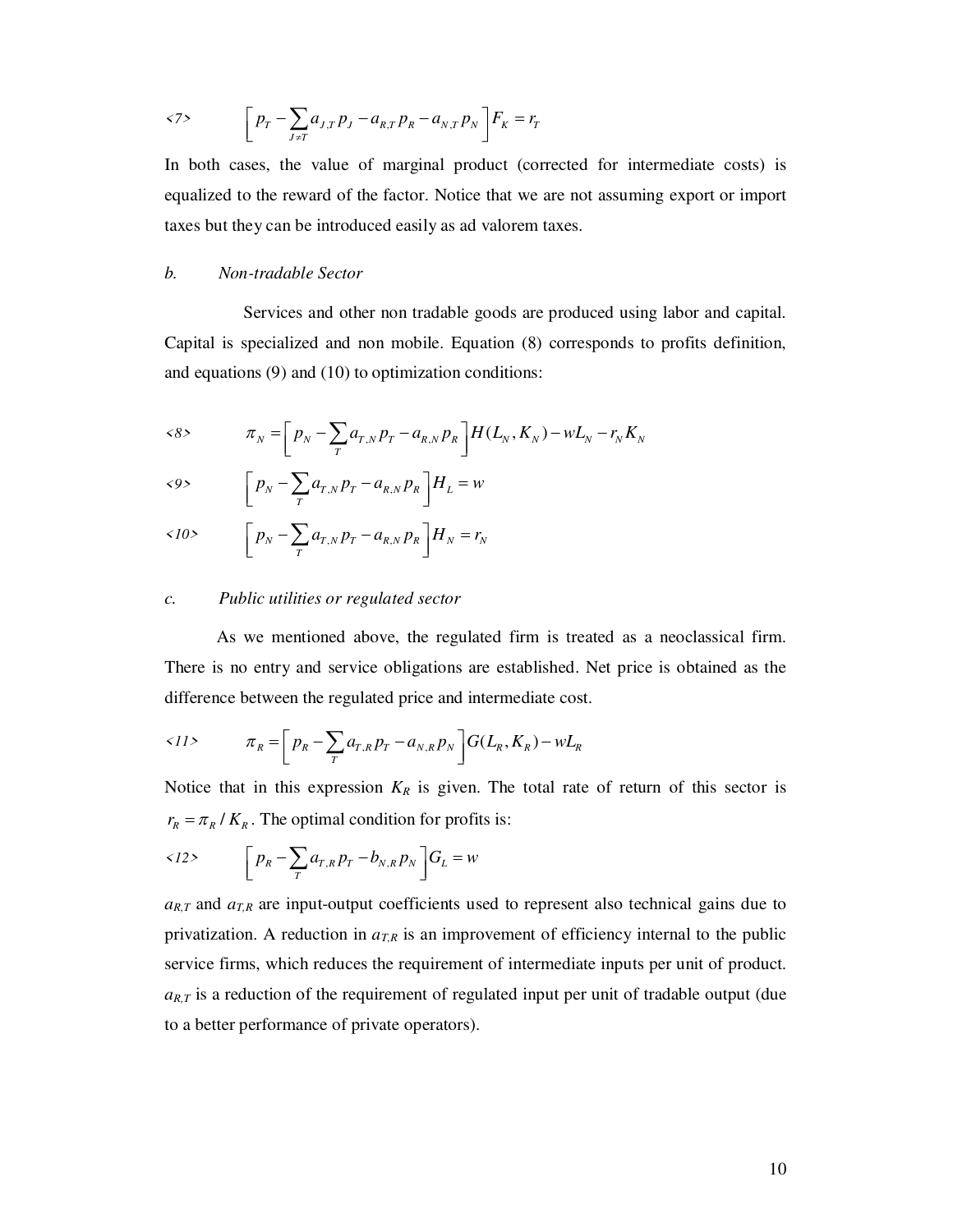#### *Rest of the world.*

#### *a. Production sectors.*

The rest of the world produces substitutes for our exports and import goods, using a factor of production F. Equations (19) to (22) give an alternative technology available for foreign owners to fulfill their obligation of services, using mobile capital.

- $\langle 13 \rangle$   $\pi_{m}^{*} = p_{m} \alpha(F_{m}) w^{*} F_{m}$  $\langle 14 \rangle$   $\pi_{T}^{*} = p_{T} \beta_{T} (F_{T}) - w^{*} F_{T}$  $\langle 15 \rangle$   $p_m \alpha' = w^*$  $\langle 16 \rangle$   $p_T \beta'_T = w^*$
- $\langle 17 \rangle$   $m^s = \alpha(F_m)$

$$
\langle 18 \rangle \qquad \qquad x^s = \beta_T(F_T)
$$

In the case of  $\alpha'$  and  $\beta'$  constants, international terms of trade will be given by  $p_T / p_m = \alpha / \beta_T$  (small economy assumption).

 $\pi_m^*$  and  $\pi_T^*$  represent profits in the rest of the world industries that produce import goods and perfect substitutes of tradable goods.  $w^*$ , the numeraire, is the wage rate of the only factor used abroad.

*Fm* and *FT* are factor quantities employed in the corresponding industries. The production functions:  $\alpha(F_m)$  and  $\beta_T(F_T)$  give the total supply in equations **<16>, <17>** and **<18>.** 

#### *b. Households*

Consumers in the rest of the world receive the rents of foreign factors, including capital installed in the regulated sector as well as profits in that sector. It maximizes a utility function  $v(x_T, m^*)$  that depends on the consumption of our tradable goods and of import goods. Their budget condition is: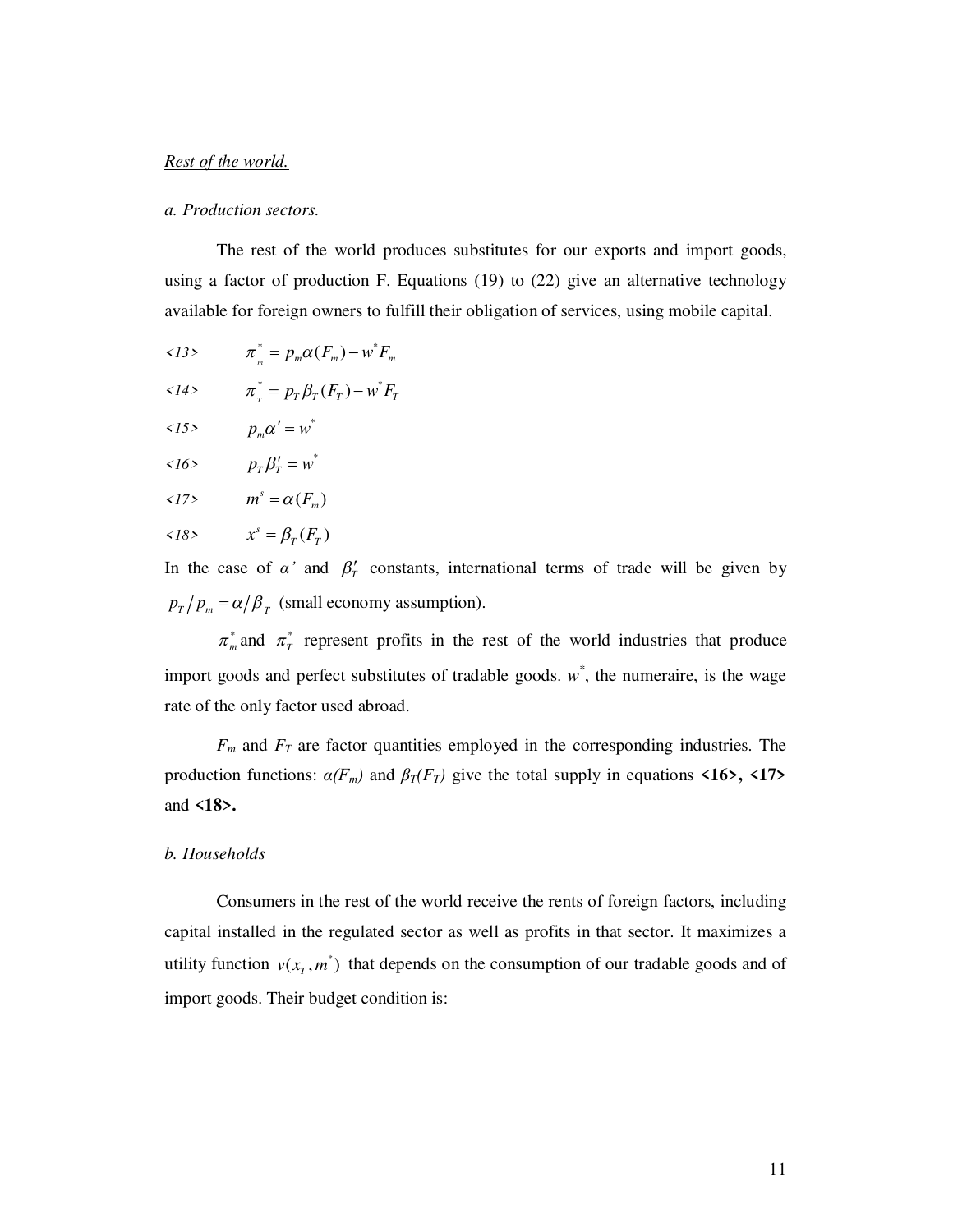$$
\langle 19 \rangle \t p_m m^* + p_T x_T = w^* \overline{F} + (1 - \theta) \pi_R + \pi_m^* + \sum_T \pi_T^* + tp_R G(L_R, K_R)
$$

Foreign agent receives profits and capital return of the regulated sector, as well as the wage rate (cost of capital)  $F$  and the proceedings of the mark-up factor.  $X_T$  are exports that are domestic tradable goods bought by the foreign agent. The last term in equation **<19>** stands for the endogenous mark-up (positive) or internal subsidy (negative) computed as the difference between the benchmark tariff  $1/\mu$  (as seen by customers) and *PR*

#### *Market equilibrium conditions*

 Equations (20) to (27) represent the equilibrium conditions for factors used domestically, and (28) is the equilibrium condition for the foreign factor. Equations (25) to (27) correspond to equilibrium in markets for goods: regulated, non regulated and imports.

| $\langle 20 \rangle$ | $L = L_1 + L_2 + L_{R} + L_{N}$                                                 |
|----------------------|---------------------------------------------------------------------------------|
| $\langle 21 \rangle$ | $\bar{K}_{T} = K_{T}$ (T = 1, 2)                                                |
| 22                   | $\overline{K}_N = K_N$                                                          |
| <23>                 | $\overline{F} = F_m + \sum_{T} F_T$                                             |
| $\langle 24 \rangle$ | $G(L_R, K_R) + q_R = \sum a_{R,T} F_T(L_T, K_T) + a_{R,N} H(L_N, K_N) + c_R$    |
| <25>                 | $F_T(L_T, K_T) + x_T^s = a_{T,R} G(L_R, K_R) + a_{T,N} H(L_N, K_N) + c_T + x_T$ |
| $\langle 26 \rangle$ | $H(L_N, K_N) = \sum a_{N,T} F_T(L_T, K_T) + a_{N,R} G(L_R, K_R) + c_N$          |
| <27>                 | $m^s = m + m^*$                                                                 |

#### *Trade balance*

We can now see how the relation between the mark-up factor (and its mechanism of adjustment) and the trade balance arises in the model. From <1>:

$$
p_{\scriptscriptstyle R} c_{\scriptscriptstyle R} + \sum_{I/\{\scriptscriptstyle R\}} p_{\scriptscriptstyle I} c_{\scriptscriptstyle I} + p^* m = w \overline{L} + \sum_{I/\{\scriptscriptstyle R\}} r_{\scriptscriptstyle I} \overline{K}_{\scriptscriptstyle I} + \theta \pi_{\scriptscriptstyle R} + \theta t P_{\scriptscriptstyle R} G(L_{\scriptscriptstyle R}, K_{\scriptscriptstyle R})
$$

and since: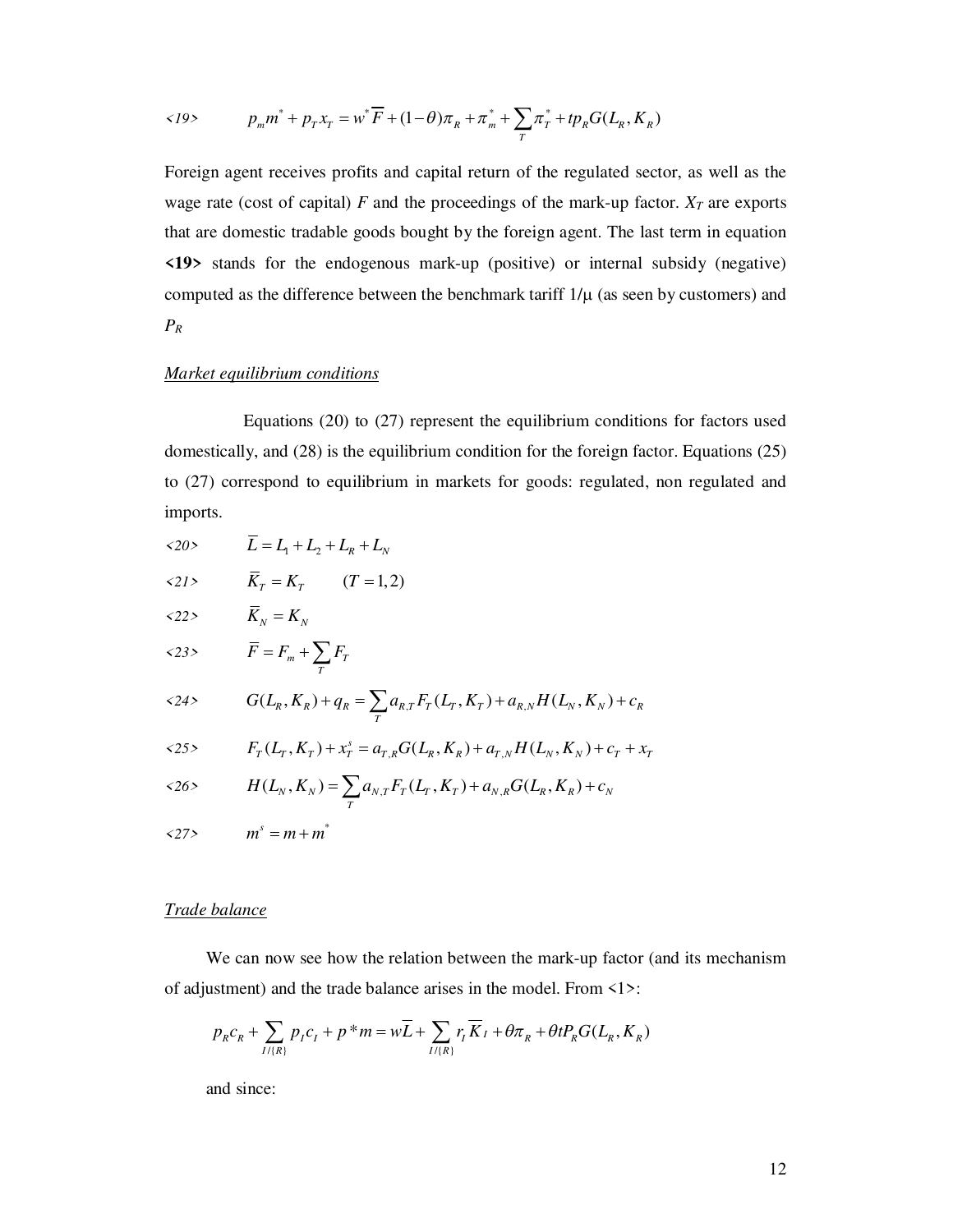$$
p_{R}c_{R} + \sum_{I\{R\}} p_{I}c_{I} + px = w\overline{L} + \sum_{I\{R\}} r_{I}\overline{K}_{I} + \pi_{R} + tP_{R}G(L_{R}, K_{R})
$$

$$
\langle 28 \rangle \qquad px - p^* m = (1 - \theta) [\pi_R + tp_R G(L_R, K_R)]
$$

The left hand side is the trade balance and the right hand is the foreign share in regulated sector profits.<sup>5</sup>

This equation shows the link between the regulatory regime and the trade account. However this presentation is too restricted. In fact, domestic ownership is not sufficient to break the dilemma; domestic agents could reveal preference for foreign assets or goods, and put pressure on the trade balance anyhow. On the other hand, foreign ownership is not necessarily a source of stress on trade surplus, for example if profits are reinvested in the country.

A more general model should include more elaboration on the domestic and foreign agents portfolio and investment decisions.

#### *4. The Social Accounting Matrix.*

 $\overline{a}$ 

 To keep the model within conceptual explorations, we constructed a small SAM that reflects acceptable proportions for a developing economy with relevant state owned enterprises participation.

 The SAM represents an initial condition with prevalence of the state companies' technology. More than ever, this is a theoretical exploration using numbers, in the sense of Piggott and the model is a special case of the general system presented above.

 Table 1 presents the SAM. The rows show markets and the columns budgetary constraints. Notice that the subsidy granted to the public utilities in government hands is represented as a positive entry of \$12973 in the corresponding column. H, PU, RW and G stand for Household, Public Utility and Rest of the World and Government, and L, K and FF for labor, specific capital and mobile capital respectively. M1 and M2 represent imports; in this version we do not have imports of intermediate goods to be used by industries.

 $<sup>5</sup>$  The trade balance must compensate the current account result. Notice that it is not influenced by</sup> entrance and exit of capital "in the same period": the net impact is:  $- r_R K_R$ .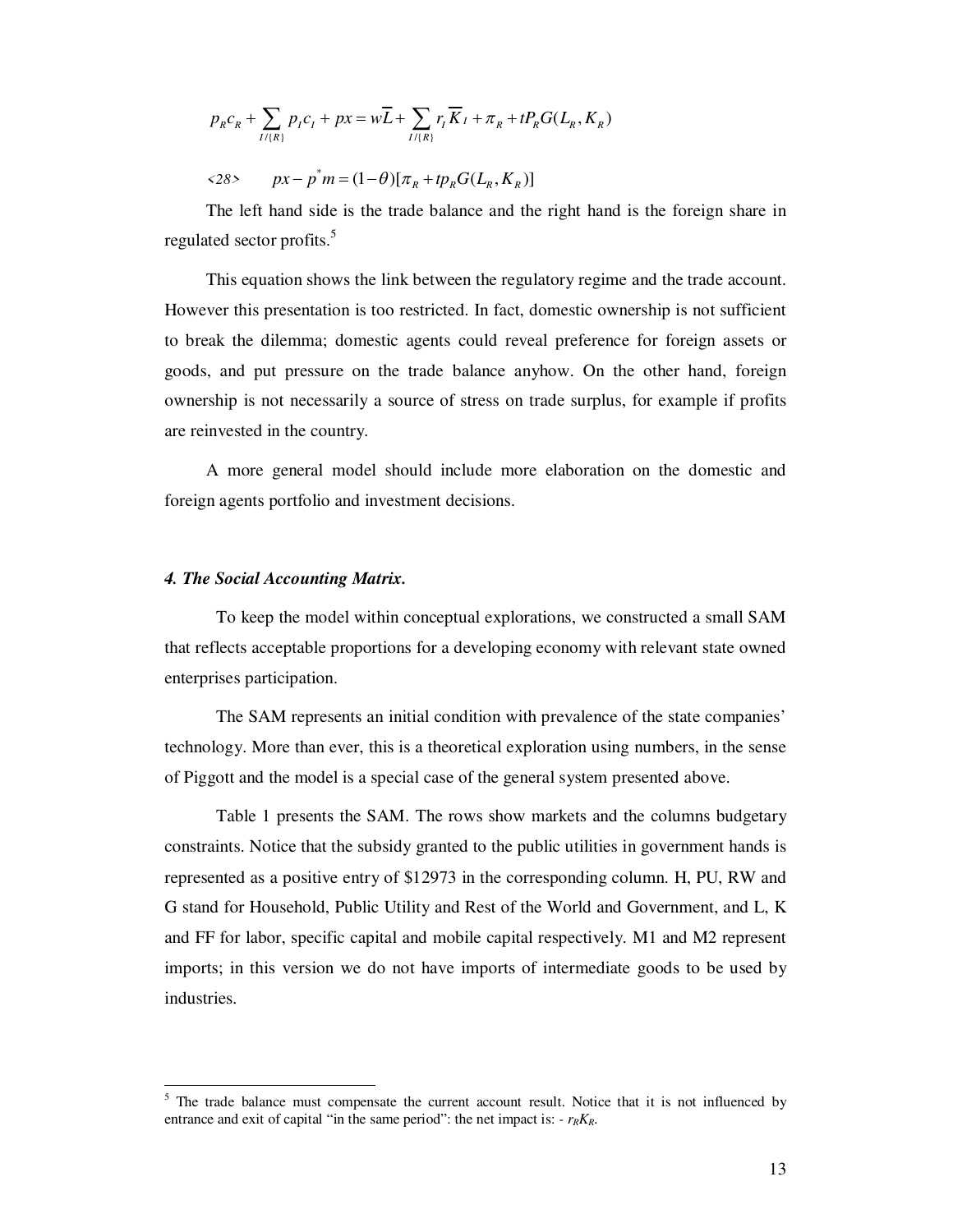|                | Agriculture | Industry  | o<br>Services |           | $\bullet$<br>$PLU. (old)$ P.U. (new) | H          | G         | <b>RW</b> | Total |
|----------------|-------------|-----------|---------------|-----------|--------------------------------------|------------|-----------|-----------|-------|
| Agriculture    | 26,931      | $-18,422$ | $-377$        | $-163$    |                                      | $-2,058$   |           | $-5,909$  |       |
| Industry       | $-4,479$    | 100,285   | $-16,549$     | $-4,533$  | $-48$                                | $-55,760$  |           | $-18,916$ |       |
| Services       | $-2,407$    | $-18,658$ | 168,206       | $-6,381$  | $-67$                                | $-140,693$ |           |           |       |
| $P.U.$ (old)   | $-605$      | $-5,955$  | $-5,424$      | 23,778    |                                      | $-11,794$  |           |           |       |
| $P.U.$ (new)   | $-7$        | $-72$     | $-66$         |           | 285                                  | $-140$     |           |           |       |
|                | $-4,832$    | $-22,636$ | $-64,477$     | $-25,675$ | $-68$                                | 117,688    |           |           |       |
| K              | $-14,600$   | $-34,542$ | $-81,313$     |           | $\Omega$                             | 130,455    |           |           |       |
| FF             |             |           |               |           | $-100$                               |            |           | 100       |       |
| Subsidy        |             |           |               | 12,973    |                                      |            | $-12,973$ |           |       |
| Tax            |             |           |               |           |                                      | $-12,973$  | 12,973    |           |       |
| $\mathbf{M}1$  |             |           |               |           |                                      | $-732$     |           | 732       |       |
| M <sub>2</sub> |             |           |               |           |                                      | $-23.993$  |           | 23.993    |       |
| Total          |             |           |               |           |                                      |            |           |           |       |

**TABLE 1: A SAM for modeling alternative technologies** 

The state companies technology produces slightly more than 1% of total sales of infrastructure services (\$285 of \$24063), and receives a subsidy from the government of about 35% of total costs. This subsidy is financed with a tax on the household's income.

#### *5. Alternative technologies and model solutions.*

The first solution involves computing the initial subsidy that maintains the state owned company working at its observed levels however its inefficiency. Service obligations are met with the installed technology, less efficient in use of intermediate inputs and labor than the imported one.

For the initial benchmark calibration we assume that  $L_R$  is used in fixed coefficients in the domestic estate company, so that instead of (12) we have the non negativity condition:

## $\sum_{a_{T}R}^{R} p_{T} + b_{N} p_{N} + a_{L} p_{N} - s \geq 0$ .

The subsidy *s* is computed initially so that the excess of costs of the state owned enterprise are compensated and its production is equal to observed quantities. That is, *s* is determined to replicate given productions of the estate owned enterprise and of the private owned company; for example, if 70% of total production is obtained from the state owned company, and the rest from the alternative technology, *s* is computed to match those observed levels of production. The subsidy is financed with taxes on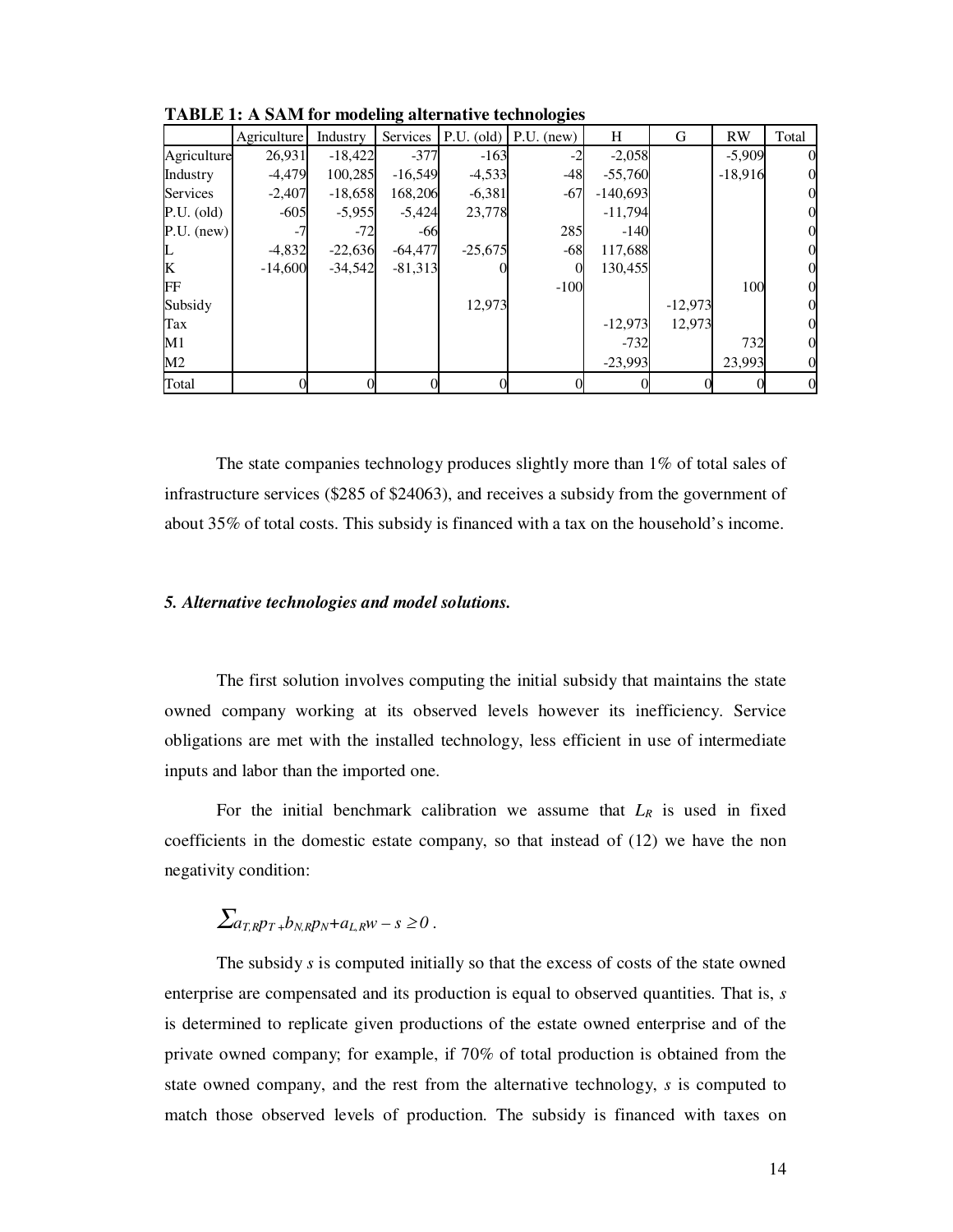households income; this first simulation assumes therefore that taxes do not create costs of distortion.

The alternative technology exhibits constant returns to scale, and uses domestic intermediate inputs and mobile capital to produce the regulated good or service. For this technology we also assume fixed coefficients in this presentation, and the price is fixed at its cost of production:

$$
\sum a^*_{T,R} p_{T} + b^*_{N,R} p_N + a^*_{L,R} w^* = p^*_{R},
$$

where the  $*$ ) stands for the input coefficients of the mobile capital technology, and  $p^*_{R}$  is the price of the infrastructure service when produced with the imported standards.

It is assumed that the rate of profit is given at the level of the cost of opportunity of capital in the rest of the world, and that capital in the regulated sector is no longer sunk. It is an implicit cost-plus mechanism with a minimum rate of return given by the international productivity of capital. In this case  $K_R$  becomes a variable to be determined; it will be included in equation (11) in the definition of profits, with a cost given by  $w^*$ . The variable will also enter in equation (23), since it is part of the uses of capital of the rest of the world. The trade balance equilibrium condition becomes simply:

### $p_T x - p_m m = \pi R + w^* K R$

Given the initial subsidy s, the simulations explore the effects of assuming reductions in  $w^*$ . Changes in  $w^*$  are compensated in order not to change relative prices of exports and imports.The model chooses the less costly between the internal cost of the subsidy and the alternative technology, to maximize welfare of the domestic household.

Table 2 shows the results of three simulations. The first two explore a threshold for the cost of mobile capital: which is the level of  $w^*$  such that the local public technology is substituted by the new imported technology? The first scenario contemplates full substitution and the second, only partial. Initially we calibrate the model so that 99% of the total production of utilities is provided using the old technology and only one percent with the new mobile capital; full substitution occurs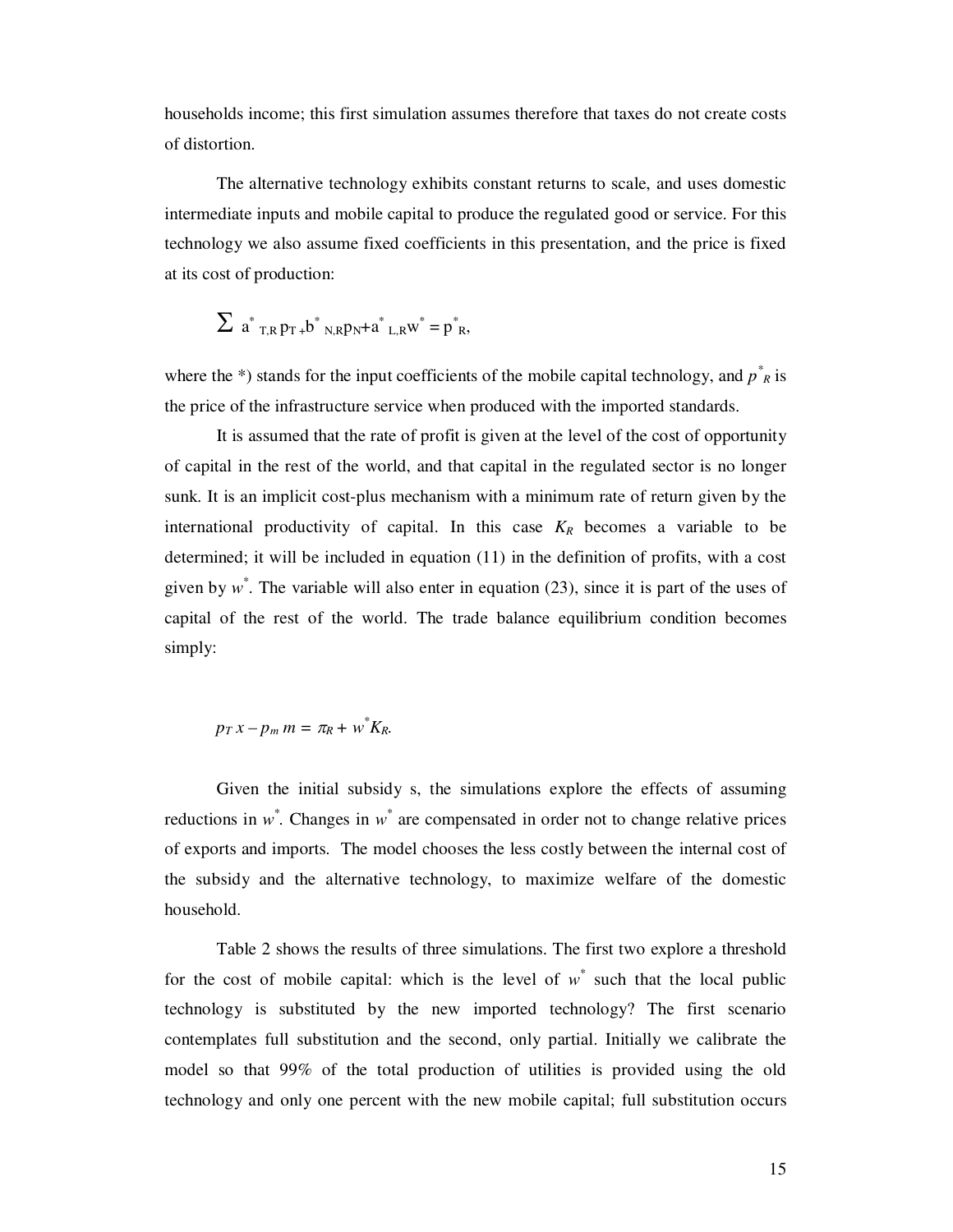when those percentages are reverted (we do not take 100% to avoid potential computational problems). It can be seen that a reduction of approximately 12% in the rate of return of the rest of the world capital leads to a full replacement, and about the half of that reduction is needed to replace half of the share. Both simulations take as given the initial subsidy for the state owned enterprise.

 However, it can be argued that the subsidies is conditional to the "international price" of the service. In fact, though the public service cannot be imported, mobile capital can be internalised to produce domestically. Therefore, the cost of one unit of service produced with the new technology puts an implicit cap on the domestic price of services. In that case, a reduction of  $w^*$  could be followed by further reductions in  $s$ , unless there is a quota or explicit ban to imports.

The subsidy *s* is an implicit rent of a sunk factor, and this explains why admitting that it is endogenous could not lead to a substitution of the technology.

That is why we consider the third simulation. Instead of reducing  $w^*$  we consider reductions in the subsidy *s* for a given level of the cost of mobile capital. Notice that in this case, the old and public technology is fully substituted when the subsidy is reduced 15%.

 The results of reductions in the cost of mobile capital and in subsidies given to old public companies are shown as gains both in GDP and in households´ welfare. The latter is computed as the Equivalent Variation. When the new technology is fully adopted, households enjoy welfare levels that are equivalent to initial income increases of 5.6% and 5%.

 It can be seen however that the new technology adoption is demanding for the trade balance and requires additional export effort by the economy; this effort is equivalent to  $w^*K_R$  since we assume that we are in a stationary state, so that initial entry of capital  $+K_R$  is compensated in the same period with an outflow  $-K_R$ ; when the reimbursement of the principal encompasses several periods, the stress on the forthcoming trade balances will be higher and the net effect will depend also on the gains obtained with the initial inflows and the uses given to those funds.

 Table 2 also alerts on potential conflicts. Nominal and real wages fell in all scenarios; this is due to the need of rewarding mobile capital. Since labour is not mobile it must face -directly or indirectly- the costs of "purchasing" the new technology.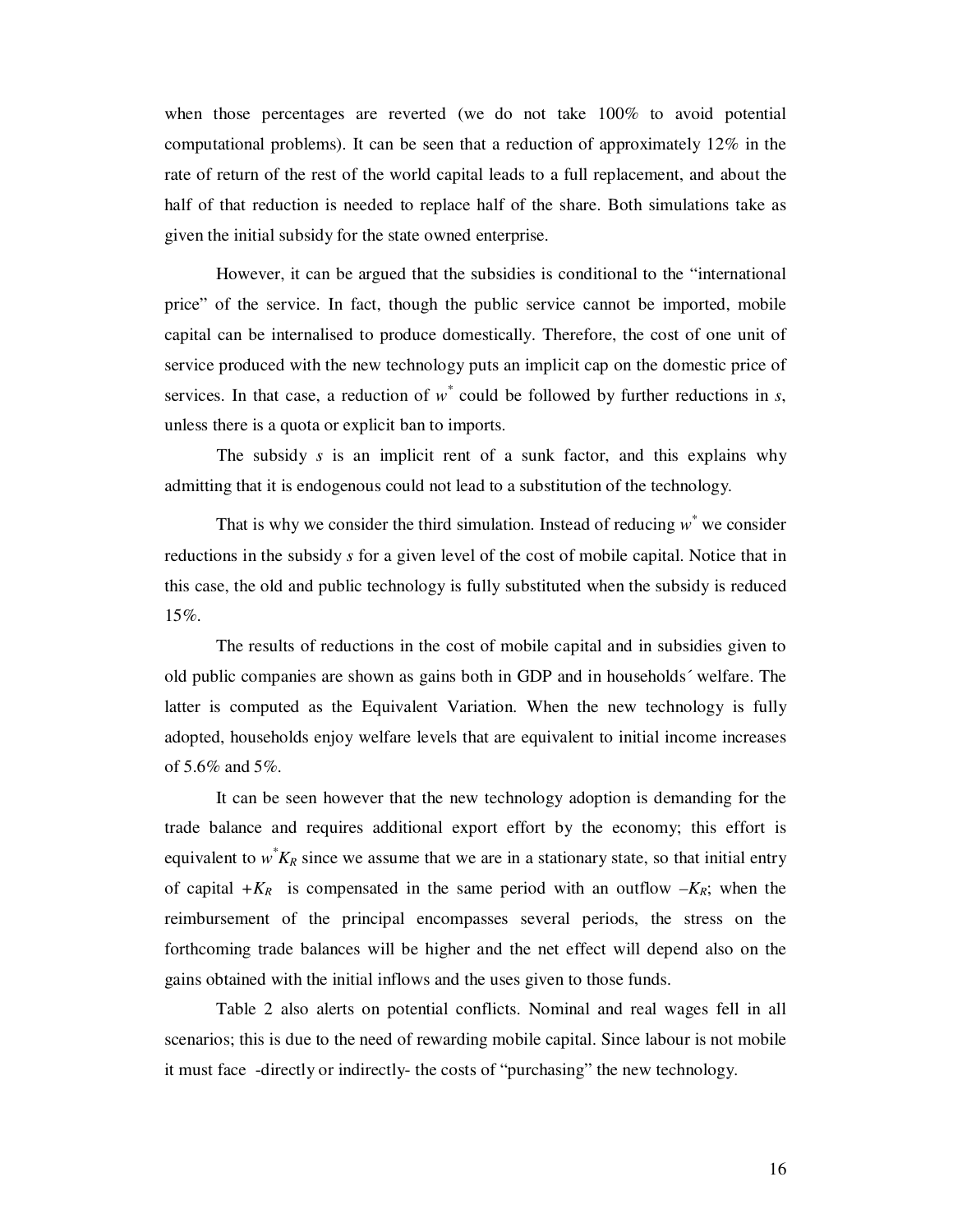It is important to remember that these simulations have been performed using non distortionary taxation and so we should expect faster substitution when taxes on subsets of goods are not charged, or when the tax structure is not even.

|                                                                              | Simulation 1:<br>Foreign Capital<br>Price Reduction<br>until domestic<br>production is<br>replaced | Simulation 2:<br>Foreign<br>Capital Price<br>Reduction until reduction<br>half domestic<br>production is<br>replaced | Simulation 3:<br>Domestic<br>subsidy<br>until domestic<br>production is<br>replaced |
|------------------------------------------------------------------------------|----------------------------------------------------------------------------------------------------|----------------------------------------------------------------------------------------------------------------------|-------------------------------------------------------------------------------------|
| GDP $(\%$ variation)                                                         | 7.2                                                                                                | 3.8                                                                                                                  | 7.1                                                                                 |
| Agriculture                                                                  | 4.5                                                                                                | 2.3                                                                                                                  | 4.8                                                                                 |
| Industry                                                                     | 11.3                                                                                               | 5.8                                                                                                                  | 11.6                                                                                |
| <b>Services</b>                                                              | 6.6                                                                                                | 3.4                                                                                                                  | 6.5                                                                                 |
| <b>Public Utilities</b>                                                      | 3.5                                                                                                | 2.4                                                                                                                  | 2.5                                                                                 |
| Old Tech. Participation in Public utilities production (benchmark 99%) $1\%$ |                                                                                                    | 50%                                                                                                                  | $1\%$                                                                               |
| New Tech. Participation in Public utilities production (benchmark 1%)        | 99%                                                                                                | 50%                                                                                                                  | 99%                                                                                 |
| $RPI$ (% variation)                                                          | $-3.0$                                                                                             | $-1.6$                                                                                                               | $-3.2$                                                                              |
| Agriculture                                                                  | 0.4                                                                                                | 0.2                                                                                                                  | 0.4                                                                                 |
| Industry                                                                     | 1.1                                                                                                | 0.6                                                                                                                  | 0.9                                                                                 |
| <b>Services</b>                                                              | $-4.0$                                                                                             | $-2.2$                                                                                                               | $-4.8$                                                                              |
| <b>Public Utilities</b>                                                      | $-8.8$                                                                                             | $-4.7$                                                                                                               | $-4.4$                                                                              |
| Exports $(\%$ variation)                                                     | 44.3                                                                                               | 23.1                                                                                                                 | 48.5                                                                                |
| Imports $(\%$ variation)                                                     | 5.6                                                                                                | 2.8                                                                                                                  | 5.0                                                                                 |
| Household Welfare (% variation)                                              | 5.6                                                                                                | 2.8                                                                                                                  | 5                                                                                   |
| Foreign Capital Price (% variation)                                          | $-11.6$                                                                                            | $-6.2$                                                                                                               | $\bf{0}$                                                                            |
| Domestic Subsidy (% variation)                                               | -                                                                                                  | $\overline{\phantom{0}}$                                                                                             | $-15.4$                                                                             |
| Rate of Return (% variation)                                                 | 6.1                                                                                                | 3.1                                                                                                                  | 5.2                                                                                 |
| Agriculture                                                                  | 5.4                                                                                                | 2.8                                                                                                                  | 5.6                                                                                 |
| Industry                                                                     | 15.7                                                                                               | 8                                                                                                                    | 15.2                                                                                |
| Services                                                                     | 2.2                                                                                                | 1                                                                                                                    | 0.8                                                                                 |
| Wages $(\%$ variation)                                                       | $-11.7$                                                                                            | $-6.3$                                                                                                               | $-12.6$                                                                             |

#### **TABLE 2: Results of simulations**

#### *6. Lessons from the exercises.*

 The simulations confirm that the choice of the technology to be used for servicing infrastructure depends on deep parameters of efficiency and costs.

It does not say why state owned companies could be more inefficient than private ones, but given those inefficiencies that create costs in terms of resources and